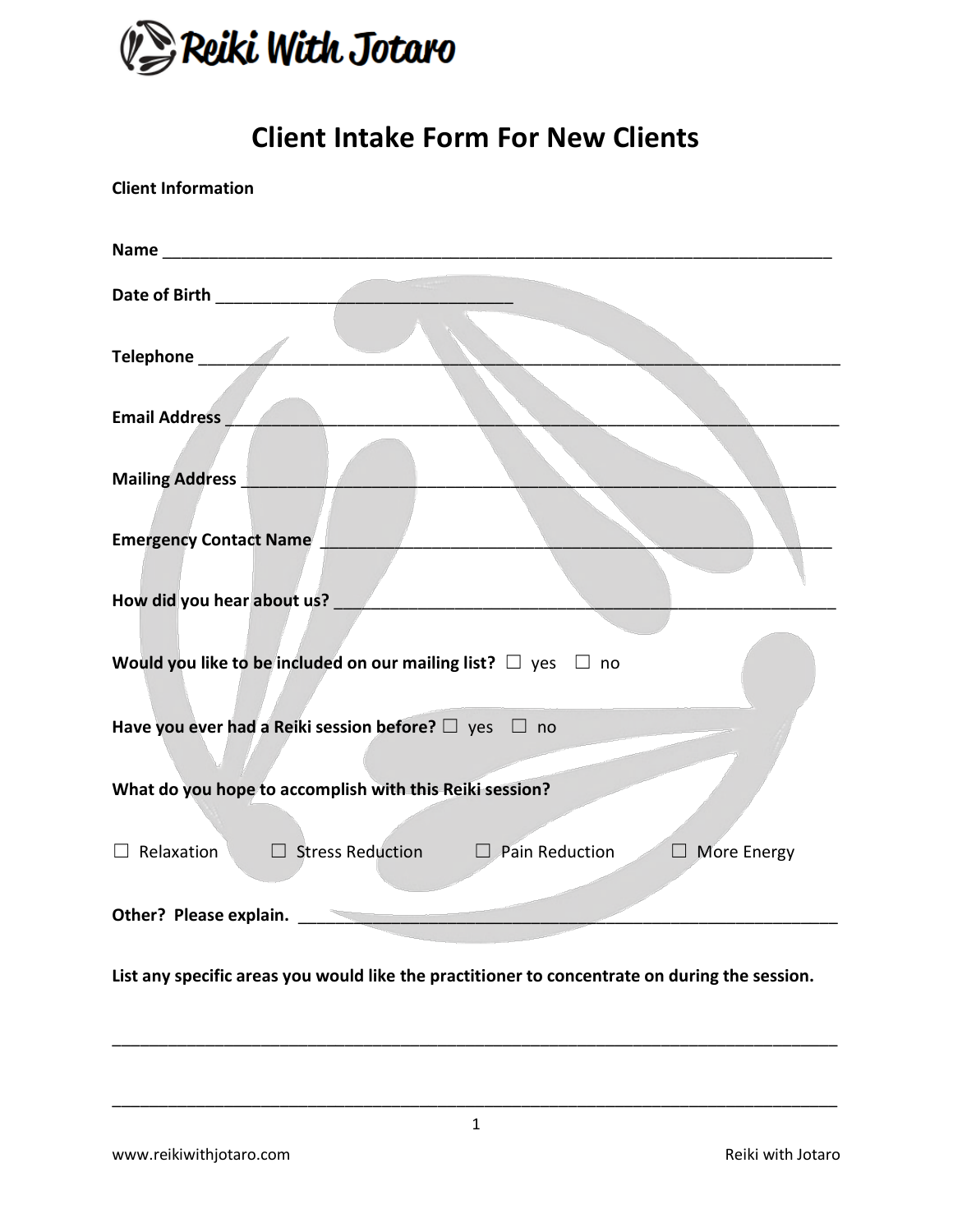

Do you have any concerns related to your session or is there anything else we should know?

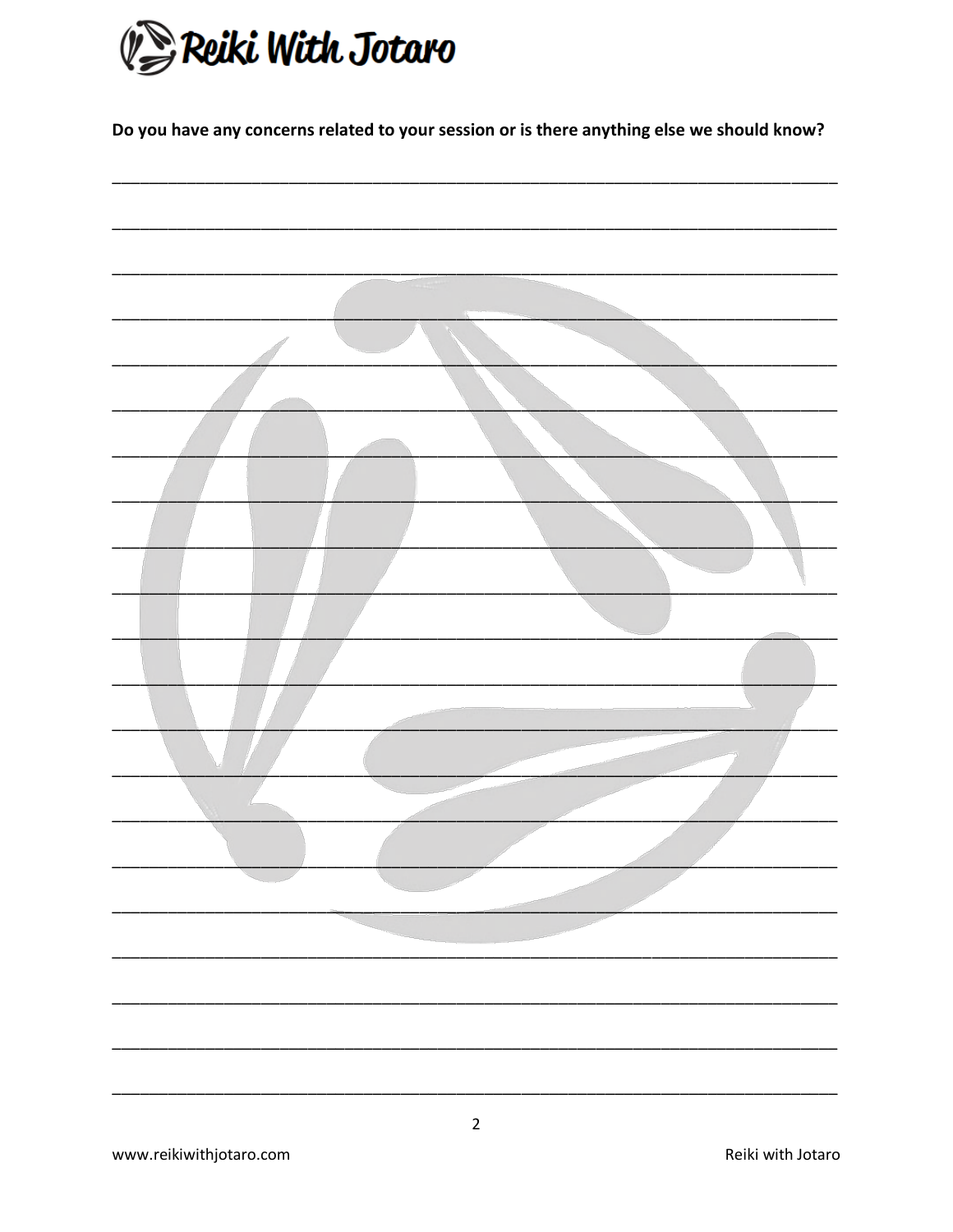

## **Reiki Session Hand Placement Opt-out Form**

During the Reiki Session, the practitioner will place their hands lightly upon, or slightly off your body. Your personal comfort is very important during the Reiki session.

### **Would you prefer**

 $\Box$  hands-on OR  $\Box$  hands-off session?  $\Box$  on a table OR  $\Box$ sitting in a chair?

On the following page is a chat showing the hand placement positions commonly used during a Reiki Session. Please make note of any hand positions that you are uncomfortable with. The practitioner will then know not to use those positions during your session.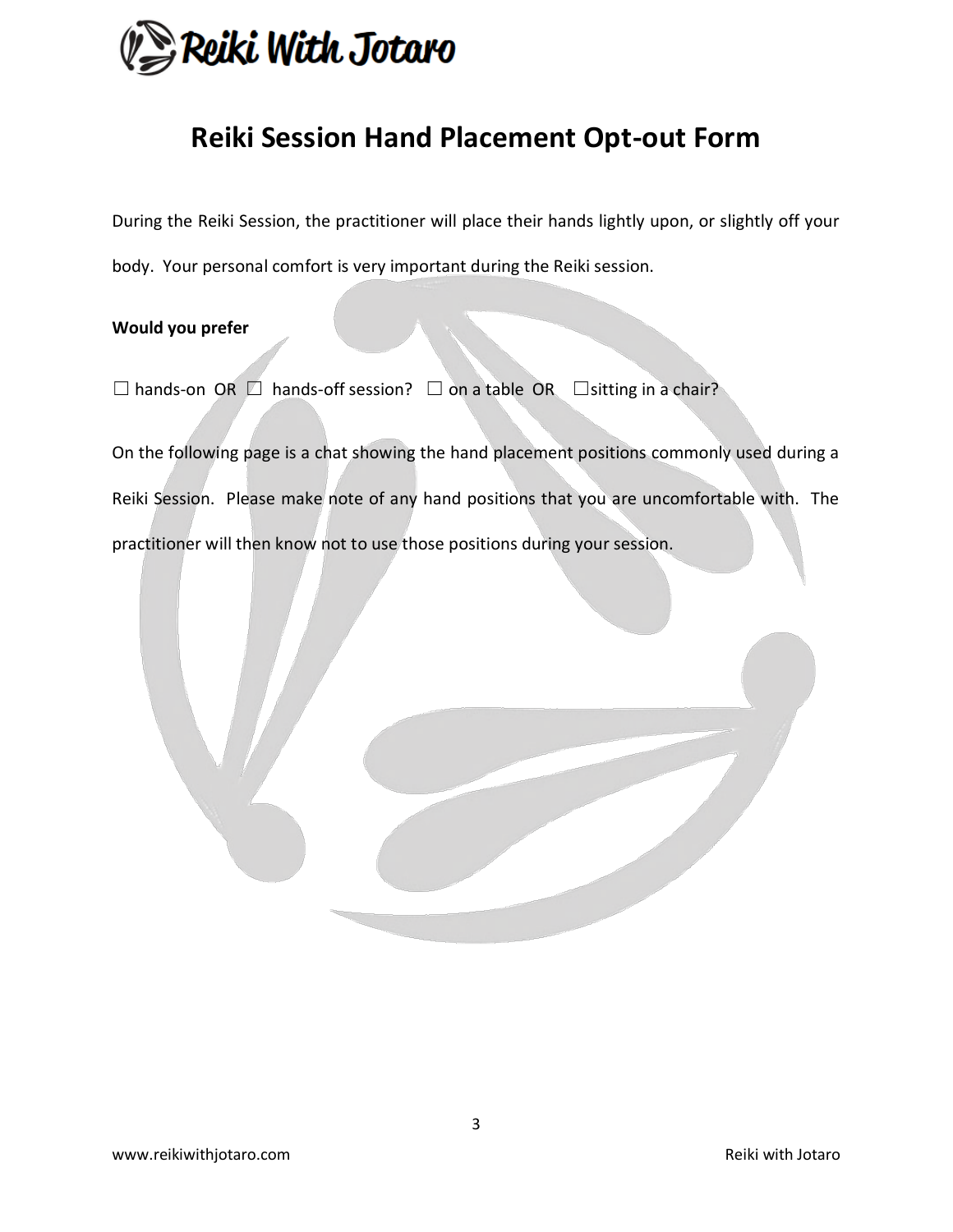

**Hand Placements Commonly Used During A Reiki Treatment Session**



legs or feet), please discuss this with the Reiki Practitioner conducting your session.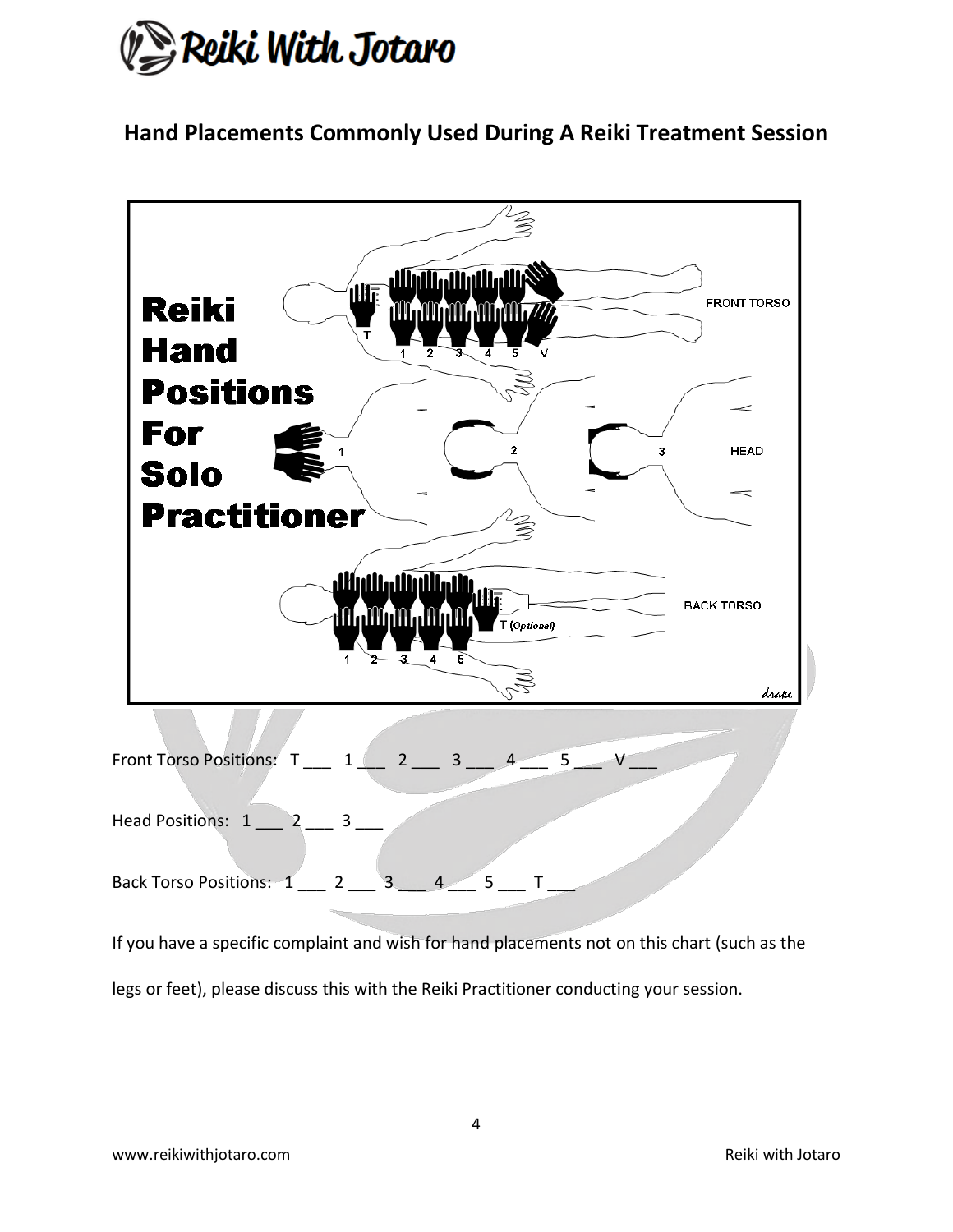

### **Statement of Informed Consent**

By signing this form, I hereby voluntarily request and consent to receiving Reiki services from the Reiki practitioners providing service through Reiki with Jotaro. I understand and acknowledge that no guarantee has been made to me as to the effect of such services. I further understand that in no way are these services meant to be construed by me as the diagnosis or treatment of disease, but rather as an aid to balancing my energy and to possibly improving my general wellness. I have discussed the procedure and understand the information provided to me describing what is Reiki and what I can expect in a session. I understand that I may refuse any and all services at any time during my session and that if I experience any discomfort during the session, I will immediately communicate that to the practitioner. I understand that Reiki is not a substitute for medical treatment or medications and it is recommended that I concurrently work with my doctor or primary caregiver for any condition I may have. I am aware that my Reiki Practitioner does not diagnose illness and does not prescribe medication.

#### **Client signature\***

\_\_\_\_\_\_\_\_\_\_\_\_\_\_\_\_\_\_\_\_\_\_\_\_\_\_\_\_\_\_\_\_\_\_\_\_\_\_\_\_\_\_\_\_\_\_\_\_\_\_**Date**\_\_\_\_\_\_\_\_\_\_\_\_\_\_\_\_\_\_\_\_\_\_\_\_

\*If under the age of eighteen a parent or guardian must sign, and be present during the treatment session. There will be no exceptions to this rule under any circumstance.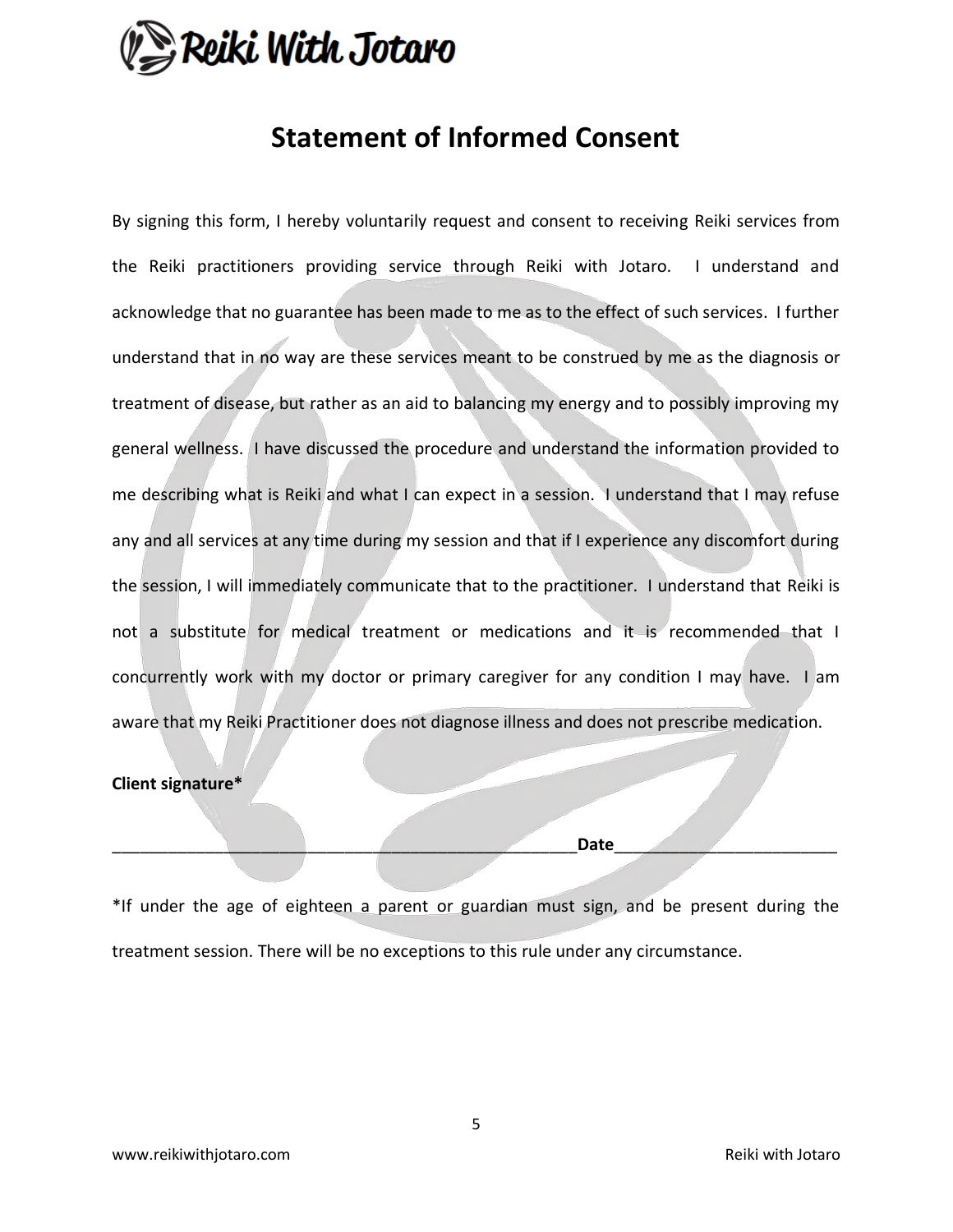

## **Practitioner's Session Notes**

| Level of Training<br><u>Level of Training</u>   |
|-------------------------------------------------|
|                                                 |
| Length of Session<br><u>Length of Session</u>   |
|                                                 |
| <b>Notes on Byosen During Treatment Session</b> |
|                                                 |
|                                                 |
|                                                 |
|                                                 |
|                                                 |
|                                                 |
|                                                 |
|                                                 |
|                                                 |
|                                                 |
|                                                 |
|                                                 |
|                                                 |
|                                                 |
|                                                 |
|                                                 |